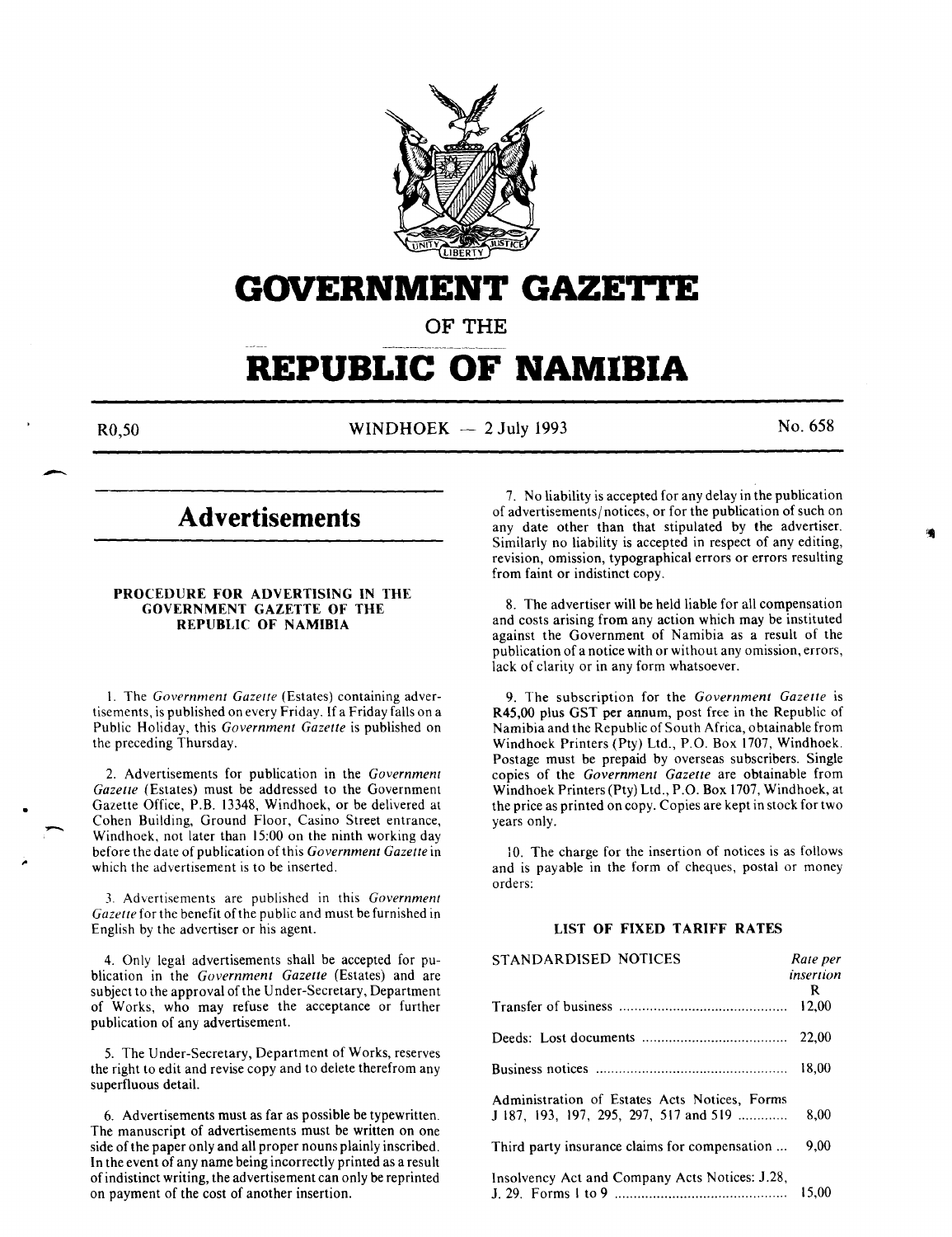-

| J.B. $-$ Forms 2 and 6 $-$ additional statements<br>according to word count table, added to the basic<br>traffic.                                                                                      |        |
|--------------------------------------------------------------------------------------------------------------------------------------------------------------------------------------------------------|--------|
| Change of name (two insertions)                                                                                                                                                                        | 108.00 |
| Naturalisation notices (including a reprint for the                                                                                                                                                    | 8,00   |
| Unclaimed moneys - only in the Government<br>Gazette, closing date 15 January (per entry of                                                                                                            | 3,00   |
|                                                                                                                                                                                                        | 18.00  |
|                                                                                                                                                                                                        | 8,00   |
| NON-STANDARDISED NOTICES                                                                                                                                                                               |        |
| Company notices:                                                                                                                                                                                       | R      |
| Short notices: Meetings, resolutions, offers of<br>compromise, conversions of companies, voluntary<br>windings-up, et.: closing of members' registers<br>for transfer and/or declarations of dividends | 40.00  |
| Declaration of dividends with profit statements,                                                                                                                                                       | 90.00  |
| Long notices: Transfers, changes in respect of<br>shares or capital, redemptions, resolutions, volun-                                                                                                  | 120,00 |

|                                                   | 40,00  |
|---------------------------------------------------|--------|
| Liquidators' and other appointees' notices        | 25,00  |
| SALES IN EXECUTION AND OTHER PUBLIC SALES:        |        |
|                                                   | 65,00  |
| Public auctions, sales and tenders:               |        |
|                                                   | 22,00  |
|                                                   | 54,00  |
|                                                   | 82,00  |
| <b>ORDERS OF THE COURT:</b>                       |        |
| Provisional and final liquidations or sequestra-  |        |
|                                                   | 50,00  |
| Reduction or change in capital mergers, offers of |        |
|                                                   | 120,00 |
| Judical managements, curator bonis and similar    |        |
|                                                   | 120,00 |
|                                                   | 15,00  |
| Supersession and discharge of petitions (J. 158)  | 15,00  |

II. The charge for the insertion of advertisements other than the notices mentioned in paragraph 10 is at the rate of R3,00 per em double column. (Fractions of a em must be calculated as a em).

12. No advertisements shall be inserted unless the charge is prepaid. Cheques, drafts, postal or money orders must be made payable to the Under-Secretary, Department of Works, Private Bag 13348, Windhoek.

### !FORM J 187

#### LIQUIDATION AND DISTRIBUTION ACCOUNTS IN DECEASED ESTATES LYING FOR INSPECTION

In terms of section 35(5) of Act 66 of 1965, notice is hereby given that copies of the liquidation and distribution accounts (first and final, *unless otherwise stated)* in the estates specified below will be open for the inspection of all persons interested therein for a period of 21 days (or shorter or longer if *specially stated)* from the date specified or from the date of publication hereof, whichever may be the later, and at the offices of the Master and Magistrates as stated.

Should no objection thereto be lodged with the Master concerned during the specified period, the executors will proceed to make payments in accordance with the accounts.

184/93 LEITNER Agnes, 150411 01 0005 7. Mariental, Windhoek. F.M. Oehl-Trust, P.O. Box 133, Windhoek.

237/93 VAN RENSBURG Dawid Benjamin, 480513 01 0020 7, Windhoek. Margareth Ann van Rensburg, 500704 01 0008 0. Windhoek. Standard Bank Namibia Ltd., (Registered Bank), Trustee Branch, P.O. Box 2164, Windhoek.

431/92 JACOBS Gideon Francois, 510220 01 0032 5, Windhoek. Windhoek, Windhoek. Bank Windhoek Ltd., (Estate and Trust Department), P.O. Box 15, Windhoek.

129/93 LABUSCHAGNE Aletta Sophia, 060108 01 0100 024, Old Age Home, Otjiwarongo. Otjiwarongo, Windhoek. Bank Windhoek Ltd., (Estate and Trust Department), P.O. Box 15, Windhoek.

199/93 NUSSBAUMER Hanna Marie Emilie, 180614 00 0022 0, No.9 Rabenweg, Hochlandpark, Windhoek. Windhoek. F.M. Oehl-Trust, P.O. Box 133, Windhoek.

127/93 ERWIG Heinrich Hugo Theodor, 210909 01 0048 7, No.4 Sipress Street, Windhoek. Windhoek, Windhoek. Bank Windhoek Ltd., (Estate and Trust Department), P.O. Box 15, Windhoek.

563/92 TOMSCHEGG Christel Ivy Marie, 110531 01 0002 I, Farm Simmenau, District Gobabis. Gobabis, Windhoek. K. Nieft, Executor, Keller & Neuhaus Trust Co. (Pty) Ltd., Windhoek.

93/93 WHITE Christina Sophia, 450330 01 0037 9, Okahandja. Okahandja, Windhoek. Standard Bank Namibia Ltd., (Registered Bank), Trustee Branch, P.O. Box 2164, Windhoek.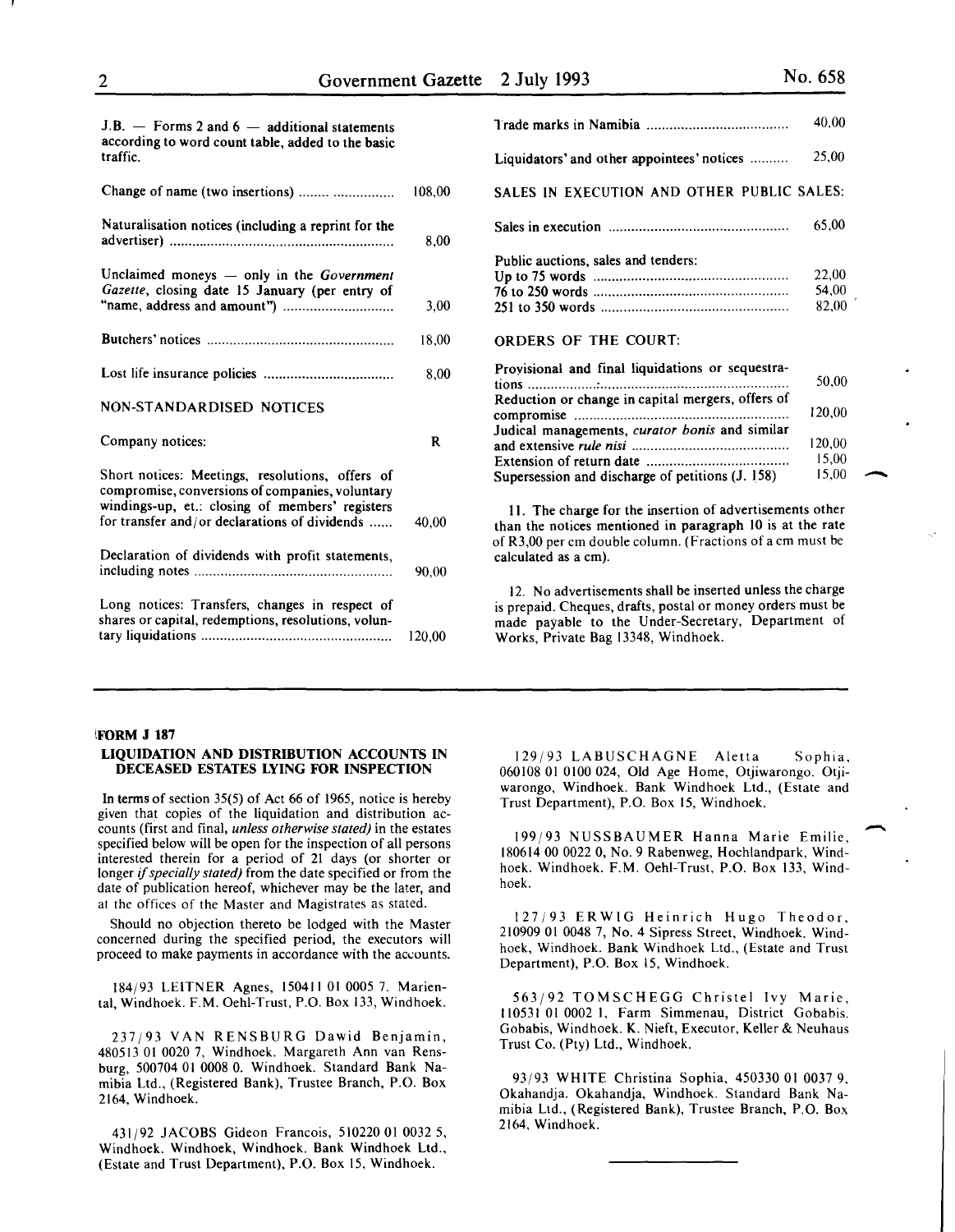-

-

#### FORM J 193

### NOTICE TO CREDITORS IN DECEASED ESTATES

All persons having claims against the estates mentioned below are hereby called upon to lodge their claims with the executors concerned, within 30 days (or otherwise as indicated) calculated from the date of publication hereof. The information is given in the following order: Estate number, surname and christian names, date of birth, identity number, last address, date of death; surviving spouse's names, surname, date of birth and identity number; name and address of executor or authorised agent, period allowed for lodgement of *claims* if *other than 30 days.* 

PIETERSE Dick Sebastiaan, Windhoek, 23 September 1934, 340923 50 4008 6, Windhoek, 21 May 1993. Katrina Pieterse. Standard Bank Namibia Ltd., (Registered Bank), Trustee Branch, P.O. Box 2164, Windhoek.

240/93 WEICH Wilhelmina Judicka, Windhoek, 13 December 1941, 411213 01 0016 I, Pasteur Flats 4, Windhoek, 9 May 1993. Bank Windhoek Ltd., (Estate and Trust Department), P.O. Box 15, Windhoek.

MARAIS JaenethaCatharina, Windhoek, 12 May 1949, 490512 01 0014 4, Uis, 26 March 1993. Pieter Schalk Marais. Standard Bank Namibia Ltd., (Registered Bank), Trustee Branch, P.O. Box 2164, Windhoek.

257/93 OLIVIER Elri, Windhoek, 7 April 1963, 630407 01 5800 I, De Beers Flats No. 30, Windhoek, II May 1993. F.M. Oehl-Trust, P.O. Box 133, Windhoek.

267/93 BOWE Lorraine Rachel, Windhoek, 20 April 1970, 700420 08 0058 7, Windhoek, 30 May 1993. Jeavene Albert Bowe. Mr. J. Bowe, P.O. Box 24029, Windhoek.

223/93 VAN ZYL Johann Christo, Windhoek, 14 December 1952, 521214 01 0014 I, Gobabis, 8 May 1993. First National Trust, P.O. Box 448, Windhoek.

HOFNIE Pineas, Windhoek, 22 July 1946, 460722 II 0020 6, Rundu, 27 April 1992. Standard Bank Namibia Ltd., (Registered Bank), Trustee Branch, P.O. Box 2164, Windhoek.

#### FORM NO. 2

## MEETING OF CREDITORS IN SEQUESTRATED ESTATES OR COMPANIES BEING WOUND UP

Pursuant to sections *forty-one* and *forty-two* of the Insolvency Act, 1936, notice is hereby given that a meeting of creditors will be held in the sequestrated estates or companies being wound up mentioned below, on the dates, at the times and places and for the purpose thereof.

Meetings in a town in which there is a Master's office, will be held before the Master; elsewhere they will be held before the Magistrate.

The particulars are given in the following order: The number of estate/company; the name and description of estate/company; the date, hour and place of meeting and the purpose of the meeting.

W22/92 Ferina Pty) Ltd., In Liquidation. 7 July 1993, 10:00, Master of the High Court, Windhoek. For the proof of further claims. U. Griittemeyer, P.O. Box 790, Windhoek.

W21/92 Insolvent Estate Willem Pienaar. 7 July 1993. 10:00, at the Office of the Master of the High Court, Windhoek. Special Meeting, proof of further claims. Investment Trust Co. (Pty) Ltd., P.O. Box 21204, Windhoek.

# FORM NO.4

### LIQUIDATION ACCOUNTS AND PLANS OF DISTRIBUTION OR CONTRIBUTION IN SEQUESTRATED ESTATES OR COMPANIES BEING WOUND UP

Pursuant to sub-section (2) of section *one hundred and eight*  of the Insolvency Act, 1936, and section 406(3) of the Companies Act, 1973, notice is hereby given that the liquidation accounts and plans of distribution or contribution in the estates or companies mentioned below, will lie open for inspection by creditors at the offices of the Master and Magistrates stated therein, for a period of fourteen days, or for such a period as stated therein, from the dates mentioned in the Schedule or from the date of publication hereof, whichever may be the later date.

The particulars are given in the following order: Number of estate/company; name and description of estate/company; description of account; place of account lying for inspection.

W24/92 Insolvent Estate A.J. Tromp. First and Final Liquidation and Distribution Account. At the office of the Master of the High Court, Windhoek, for a period of 14 days as from the 2nd of July 1993. Investment Trust Co. (Pty) Ltd., Trustee, P.O. Box 21204, Windhoek.

#### NOTICE

ESTATE LATE Wilhelmina Jacoba Brand (born Robberts), ID number 101224 01 0013 2, Master's reference: 169/93, Widow, last known address: Senior Park, Flat No. T2, Windhoek, Namibia, died on I April 1993.

Notice is hereby given that the First and Final Liquidation and Distribution Account will be open for inspection to all persons interested therein for a period of 21 days, which period will end on the 23rd July 1993 at the office of the Master of the High Court, Windhoek.

E. BINNEMAN EXECUTRIX Tel. (061) 221107 P.O. Box 5918 Windhoek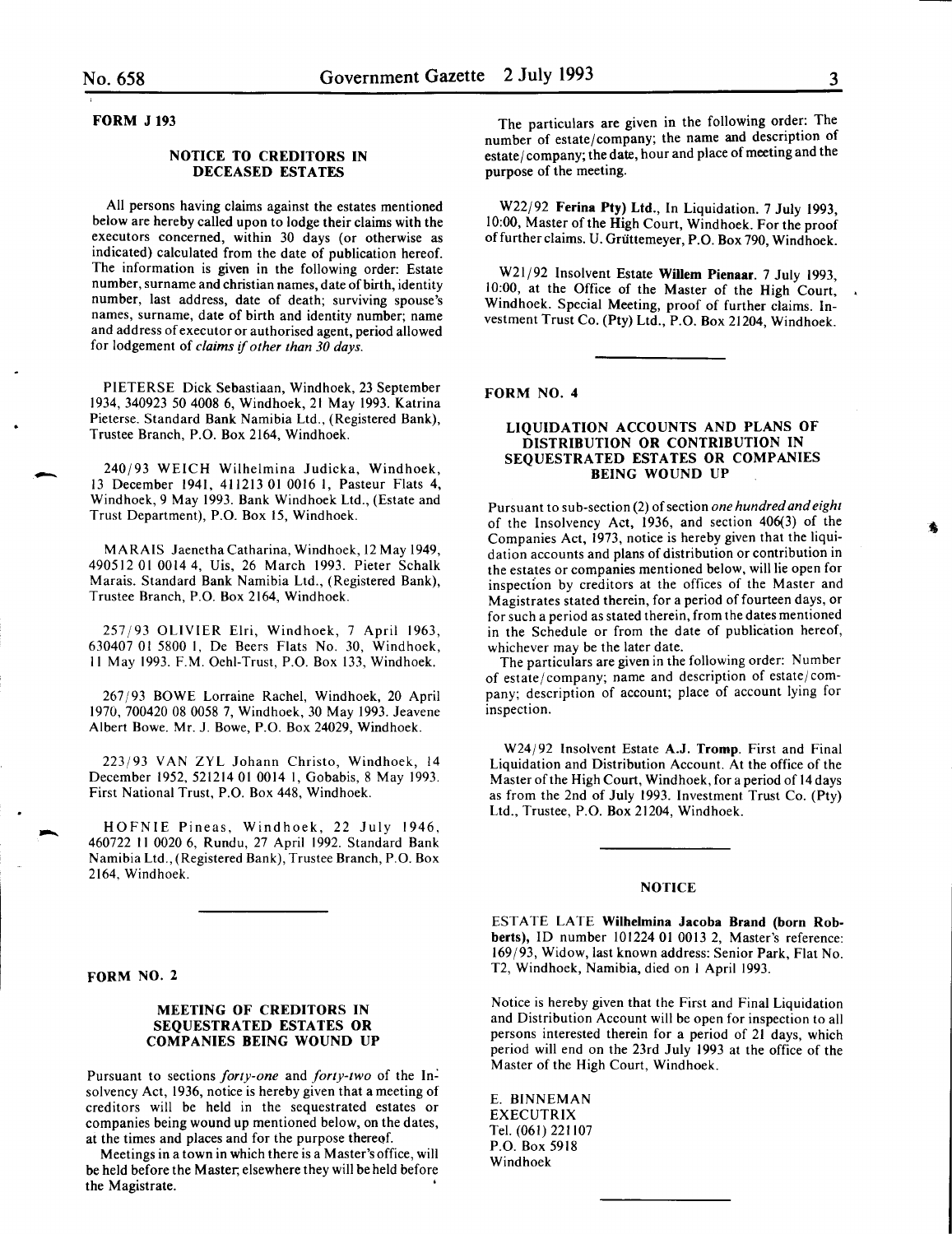# FORM NO. 6

# APPLICATION FOR REHABILITATION

Pursuant to section *one hundred and twenty-four* of the Insolvency Act, 1936, notice is hereby given that the insolvents mentioned below will apply for their rehabilitation on the dates, at the times and places and upon the grounds as therein set forth opposite their respective names.

The particulars are given in the following order: Number of estate; full name and description of insolvent; date when estate was sequestrated; date, time and division of High Court to which application will be made; ground of application.

W1/91 Insolvent Estate Jacobus Nicolaas Lourens, 27 July 1947. No dividend is paid and no contribution is collected. P.J. de Bruin de Villiers, c/o A. Vaatz, P.O. Box 23019, Windhoek.

# IN THE HIGH COURT OF NAMIBIA

In the matter between:

SWA BUILDING SOCIETY Plaintiff and THEUNIS CHRISTIAAN OPPERMAN Defendant

#### NOTICE OF SALE IN EXECUTION

Pursuant to a Judgement of the above Honourable Court granted on the 5th of February 1993, the following immovable property will be sold without reserve and "voetstoots" by the Deputy Sheriff of the District of Hentiesbaai on Monday, the 19th day of July 1993, at 10:00, at Erf No. 693, Hentiesbaai Township, (a Portion of Erf No. 283), (Extension No. 1), Hentiesbaai.

| <b>CERTAIN</b> | Erf No. 693, Hentiesbaai Township,<br>(a Portion of Erf No. 283), (Extension<br>No. 1): |
|----------------|-----------------------------------------------------------------------------------------|
| SITUATE        | In the Peri-Urban area of Henties Bay                                                   |

Registration Division "G".

The "Conditions of Sale-in-Execution" will lie for inspection at the office of the Deputy Sheriff at Hentiesbaai and at the Head Office of Plaintiff at Windhoek and Plaintiff's Attorneys, Fisher, Quarmby & Pfeifer, at the undermentioned address.

DATED at WINDHOEK this 22nd day of June 1993.

(Sgd.) E.H. PFEIFER FISHER, QUARMBY & PFEIFER ATTORNEYS FOR PLAINTIFF 108 SWABS Building Post Street Windhoek

# IN THE MAGISTRATE'S COURT FOR WINDHOEK

# THE DISTRICT OF WINDHOEK

HELD AT WINDHOEK CASE NO.: 2248/93

In the matter between:

| THE COUNCIL OF THE        | Execution |
|---------------------------|-----------|
| MUNICIPALITY OF KHOMASDAL | Creditor  |
| and                       | Execution |
| W.R. VAN WYK              | Debtor    |

#### NOTICE OF SALE IN EXECUTION

IN EXECUTION of a Judgement granted by the above Honourable Court against the Execution Debtor the following property will be sold by public auction on 4 August 1993, at 10:00, by the Messenger of the Court for the district of Windhoek in front of the Magistrate's Court of Windhoek.

| <b>CERTAIN</b> |  | Erf No. 2393, Khomasdal; |  |
|----------------|--|--------------------------|--|
|                |  |                          |  |

SITUATED In the Municipality of Windhoek;

MEASURING 204 square metres.

With all fixed improvements thereon consisting of one residential dwelling.

#### CONDITIONS OF SALE:

- I. The Sale is subject to the provisions of the Magistrate's Court Act No. 32 of 1944, as amended.
- 2. The property will be sold "voetstoots" according to the existing title deed.
- 3. One-tenth of the purchase price will be payable immediately after the sale in cash, the balance together with interest thereon at 10% per annum against transfer to be secured by a bank or building society guarantee, and which transfer shall be given without delay.
- 4. The following fixed improvements are on the property, although no warranty is given in the regard:

#### One residential dwelling.

5. The complete Conditions of Sale will be read out at the time of the sale and may be inspected at the office of the Messenger of the Court, Windhoek.

R. OLIVIER & CO. ATTORNEY OF EXECUTION CREDITOR Realmar Building 122 Robert Mugabe Avenue Windhoek